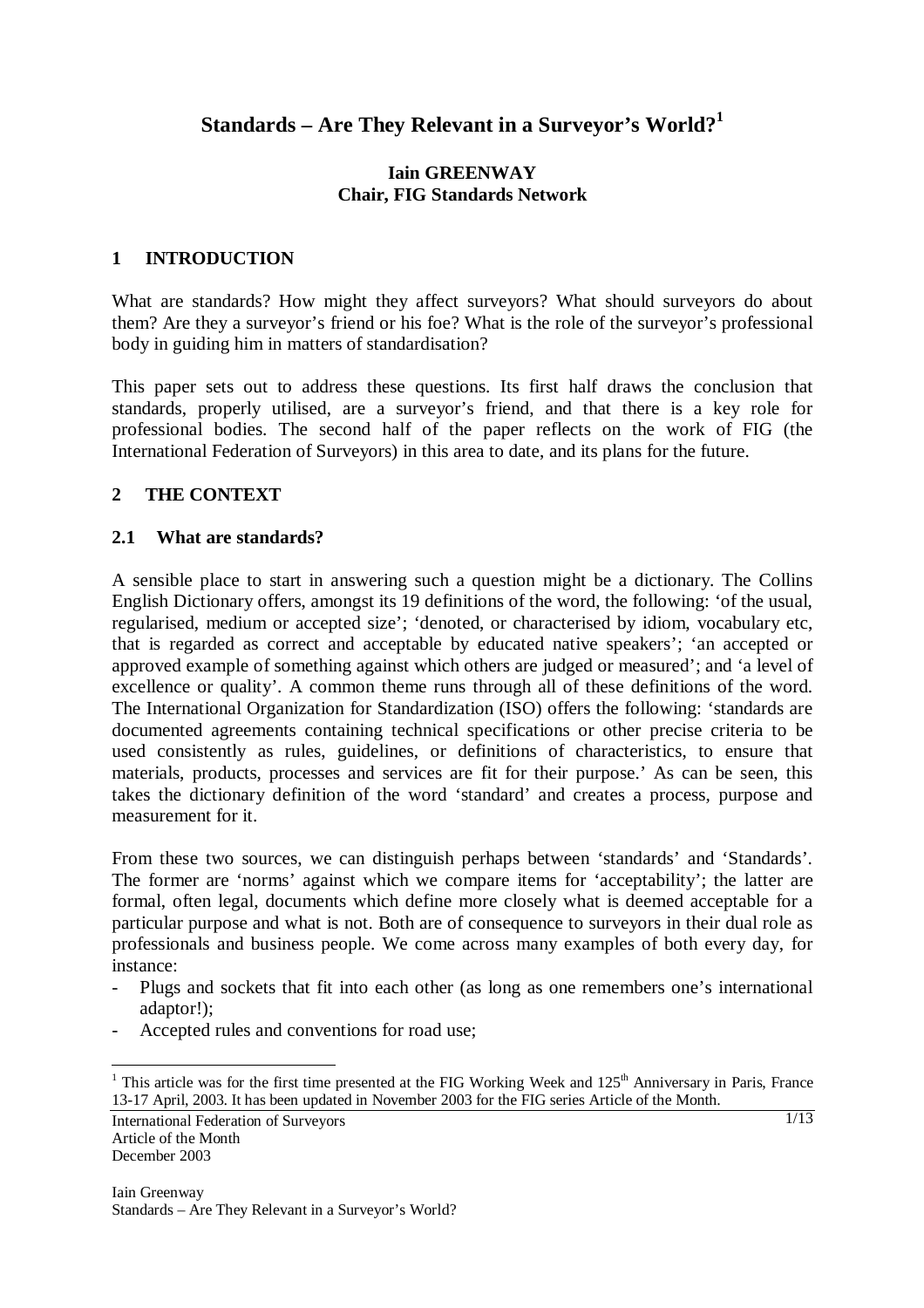- A single, consistent set of book numbers via the ISBN system; and
- Academic standards on which we can rely.

### **2.2 Why should we care?**

The preceding section has perhaps started to answer this question – the frequency with which we encounter standards means that we cannot ignore them. The ISO web site (www.iso.org) lists with some pride, for instance, the following achievements of the organisation since its foundation in the 1940s:

- The ISO film speed code;
- Standardisation in the format of telephone and banking cards;
- The number of businesses implementing ISO9000 (quality management) and ISO14000 (environmental management);
- The internationally standardised freight container;
- The universal system of measurement known as SI;
- Paper sizes;
- The same symbols for automobile controls being used throughout the world;
- The safety of wire ropes;
- ISO codes for country names, currencies and languages; and
- ISO standard metric screw threads.

This list again points to the ubiquity of standards, but also begins to indicate the economic benefits that they provide – that confidence that things *will* work and *will* fit together. This becomes of increasing importance because of a number of key changes in the world around us, including:

- Globalisation of trade more and more businesses and consumers require confidence that trade can flow between countries and continents;
- Competition laws the need to prove that equivalent opportunity and standards are applied to equivalent transactions;
- Growing consumer requirements, whereby products and services need to be guaranteed to meet certain criteria;
- Technological developments to the stage that most equipment users (whether in business or social arenas) will not be in a position to understand the detailed working of the equipment and therefore to make unaided appropriate adjustments to the results; and
- The increasing intertwining of industries and professions meaning that professionals are expected to have a level of understanding beyond the discipline in which they trained.

All of these trends point to the need for a common language of expectations. Standards are designed to provide this language (and the necessary translation service).

Putting some validated numbers and comparisons to these general statements, a piece of work by the Technical University of Dresden and the Fraunhofer Institute for Systems and Innovation (DIN, 1999) found that:

- The benefit to the German economy from standardisation amounts to more than US\$ 15 billion per year;
- Standards contribute more to economic growth than patents and licences;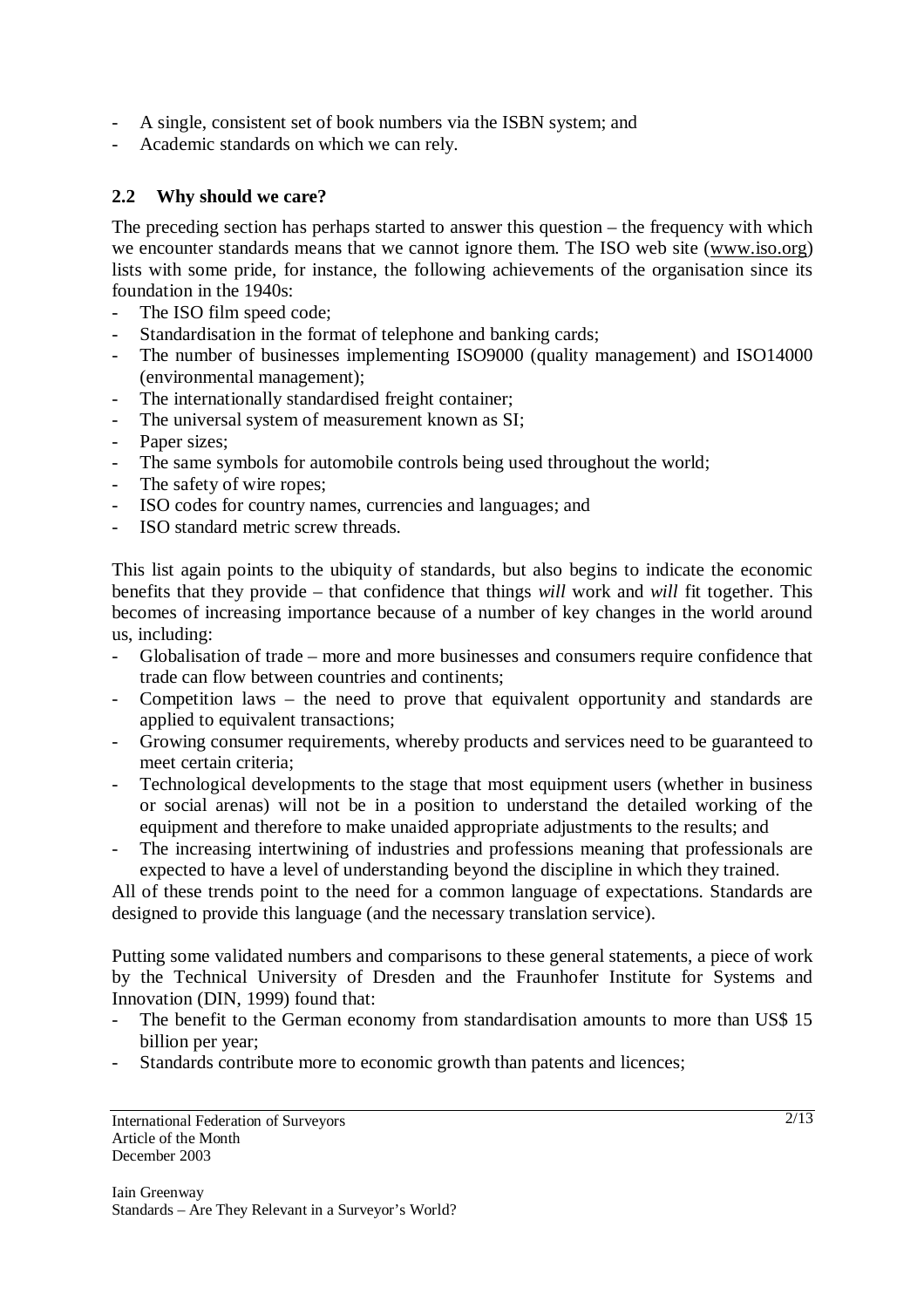- Companies that participate actively in standards work have a head start on their competitors in adapting to market demands and new technologies;
- Transaction costs are lower when European and International Standards are used; and
- Research risks and development costs are reduced for companies contributing to the standardisation process.

These figures and statements should certainly interest surveyors as business people. But what about surveyors as professionals? As the Institute of Management's Code of Conduct (quoted in Davies, 1997) puts it: 'A professional is someone who justifiably claims to provide an expert service of value to society, and who accepts the duties… including… honouring the special trust reposed by clients, employers, colleagues, and the general public'. We have already made the proposition that the development of technology means that even professionals can no longer be expected fully to understand the detailed workings of the equipment that they use. Surely standards are therefore an integral part in the process of professional surveyors fulfilling this 'special trust'? In addition, '[complaints] can be substantially reduced by the provision of comprehensive, comparable and transparent information…. Global standards can have a direct impact on the market, on society and on prosperity. Widespread adoption of International Standards in the field of services would mean that suppliers would base the development of their activity on specifications that have worldwide acceptance. This would be to the advantage of both consumers and businesses.' (Ringstedt, 2001). Surveyors in each of their twin roles should therefore care about standards.

## **2.3 Who is involved in standards development?**

ISO has already been mentioned several times in this paper. That's not surprising, as the organisation can perhaps be described as the 'big daddy' of standardisation bodies. At the end of 2001, ISO consisted of 143 national standardisation bodies. It ran 2,885 technical (largely standards development) bodies; employed 500 people; and had a turnover of CHF 150 million. It had in print 13,544 standards consisting of 430,608 pages. The activity of the organisation is indicated by the fact that 813 standards (49,795 pages) were published in 2001, with 4,405 work in progress items. The number of standards in print has risen by over 1,000 (nearly 75,000 pages) since the end of 1999. This is a boom market! Current ISO standards include:

- ISO 2172 Fruit juice determination of soluble solids content Pycnometric method;
- ISO 2729 Woodworking tools chisels and gouges;
- ISO 6806 Rubber hoses and hose assemblies for use in oil burners specification;
- ISO 8192 Water quality test for inhibition of oxygen consumption by activated sludge;
- ISO 11540 Caps for writing and marking instruments intended for use by children up to 14 years of age – safety requirements; and
- ISO 12857 Optics and optical instruments geodetic instruments field procedures for determining accuracy.

ISO's mission is 'to promote the development of standardisation and related activities in the world with a view to facilitating the international exchange of goods and services, and to developing cooperation in the spheres of intellectual, scientific, technological and economic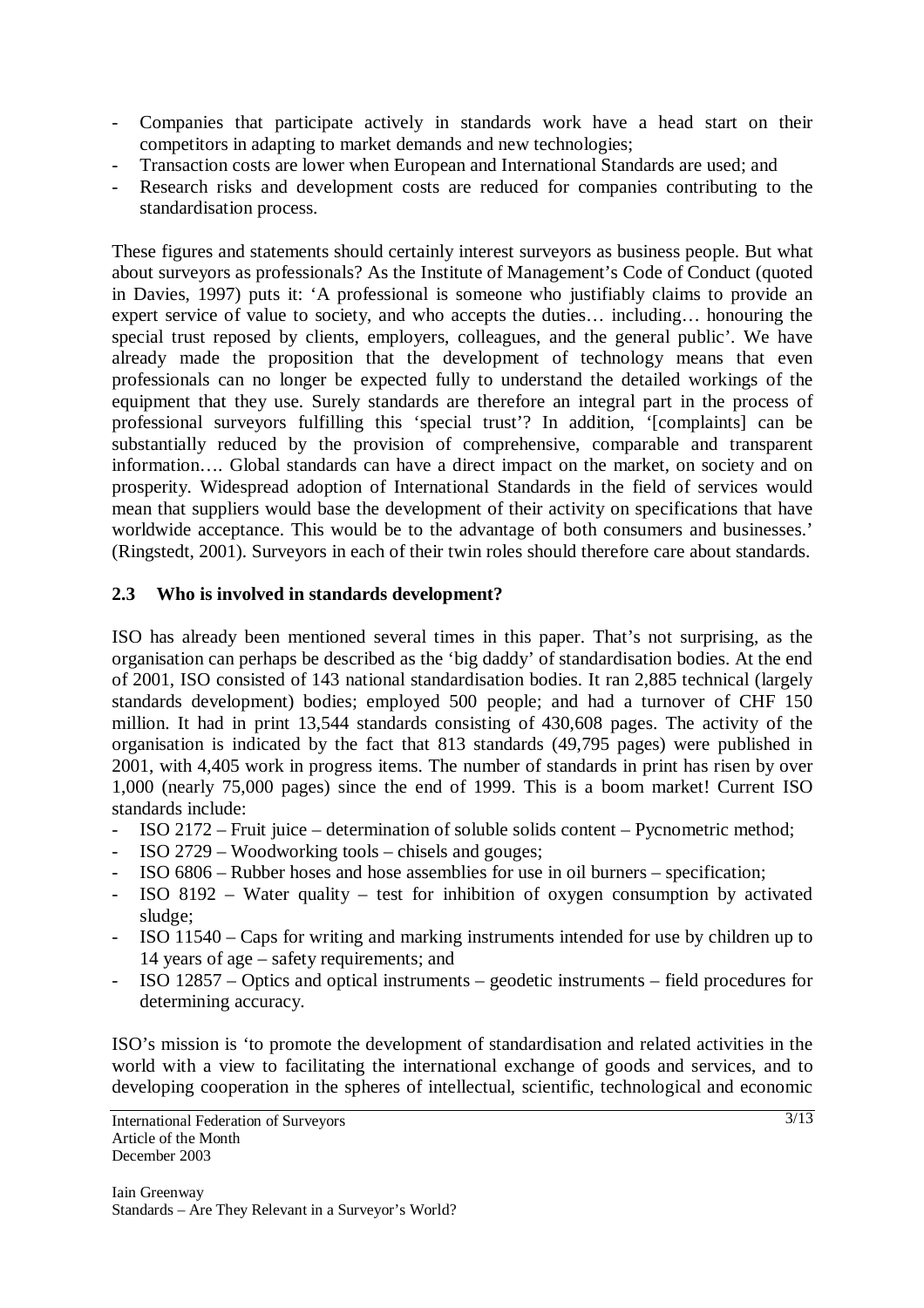activity.' Its outputs, international standards, are more formally international agreements. Adoption of them is in theory voluntary, but often required by tendering processes and by customers (who are seeking the reassurance that conformance to a set of norms can provide). This comes through in ISO's goals, which are to facilitate trade, exchange and technology transfer through:

- Enhanced product quality and reliability at reasonable price;
- Improved health, safety and environmental protection, and reduction of waste;
- Greater compatibility and interoperability of goods and services;
- Simplification for improved usability;
- Reduction of the number of models, and thus reduction in costs; and
- Increased distribution efficiency and ease of maintenance.

ISO, headquartered in Geneva, works closely with another organisation with its head office in the city – the World Trade Organisation (WTO). Standards underpin free trade, and an agreement between the two organisations on removing technical barriers to trade enshrines the role of ISO standards in WTO activities.

A second standardisation body of relevance to surveyors is the International Valuation Standards Committee (IVSC). This is a younger and smaller body than ISO. It is, however, one which holds considerable sway, with its standards (most recently IVS2001) being adopted in many countries and linking closely to the international accounting standards that are gaining focus through the recent corporate accounting scandals. According to IVSC's aims, its standards 'will facilitate cross-border transactions involving property and contribute to the vitality of global markets by promoting transparency in financial reporting.'

These two bodies are joined by a myriad of others, including:

- National standardisation bodies (which are increasingly adopting international standards directly rather than creating their own);
- Regional standardisation bodies (including groups which one might not immediately think of in this regard, such as NATO);
- Governments (all laws can be seen as setting standards); and
- Companies (the larger of which can create *de facto* standards such as those surrounding the Microsoft operating system).

All of these official standardisation bodies use similar techniques to create and revise standards. These all involve, at their heart, key individuals (often referred to as 'experts') who draft and review the documents. The drafts are then passed through a variety of formal and informal processes to ensure that consensus is reached, amongst those participating, that the standard appropriately reflects the requirements of user communities. By definition, therefore, all those involved in the creation of a standard can  $-$  if they so choose  $-$  make a substantial contribution to the documents published. The consensual process is designed to resolve any key objections from any group involved.

ISO's core experts are nominated by its members – national standardisation bodies. Recognising, however, wider interests, a variety of international organisations (about 550 in all) are registered by ISO as Liaison Bodies. These vary from Visa International to FIG. They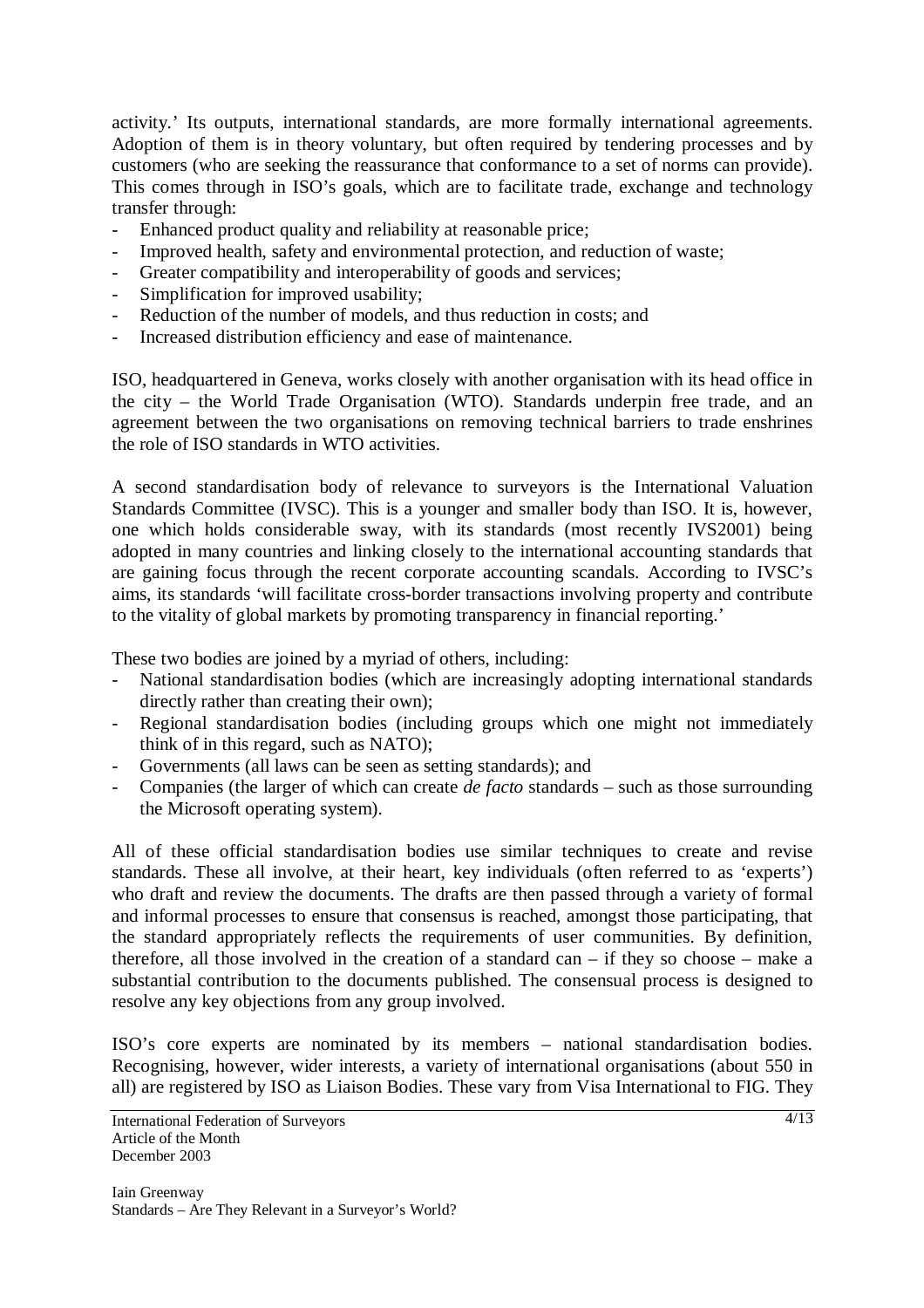can be involved in the standardisation process to the full extent of the national bodies, with the sole exception that they do not have a vote.

The experts nominated by national standardisation bodies are often academics and public sector staff – those whose employers are able and willing to support their activity. A certain mindset is also needed for the slow and sometimes tedious process of developing consensus and agreeing a standard. A number of private sector organisations are now starting to see the benefits of involvement in the standardisation process – which is positive news as long as it does not lead to corporate hegemony. This sectoral bias of the experts nominated by national standardisation bodies increases the importance of the Liaison bodies – which often represent the users of standards – nominating appropriate experts to bring the professional user viewpoint to the standards development process, and supporting them in this key work. Acceptable standards which will be of use require this balancing input.

## **2.4 What standards exist in the world of surveying?**

The work of ISO started in the arena of manufacturing. Service industries have been a focus for it far more recently. It is therefore unsurprising that land and engineering surveying is more standardised than spatial planning.

The ISO standards that existed for survey instruments such as theodolites and total stations were a case study in where standardisation can lose touch with reality. That reality is often a muddy building site in the rain, whereas ISO standards required calibration standard facilities. In addition to this, two different and uncorrelated standards covered similar ground. In recent years, FIG and particularly its Commission 5 (Positioning and Measurement) has worked with the relevant ISO technical committees to harmonise requirements, and a number of new standards in the series ISO 17123 have been published. These incorporate two level of tests – periodic calibration, and regular field testing (see Becker, 2002 for further details).

A recent area for ISO attention has been that of geographic information. A European initiative in the early- to mid-1990s had resulted in some provisional standards in this area, but ISO is now in the process of publishing over 30 standards in the ISO 191xx series. They cover aspects from terminology to coordinate reference systems, including crucial areas such as interoperability. This is in line with an industry move to open systems standards, and the GIS manufacturers are key players in the ISO work. So are a number of professional surveying bodies, of whom FIG is probably the most active. Other professional bodies involved include ISPRS, ICA, IHO, IAG and SCAR (the Scientific Committee for Antarctic Research). See Ostensen, 2001 for further information on the work of ISO in this area.

This work on official standards is underpinning a governmental and industry move towards interoperability of geographic data and systems between data providers and across national borders. The INSPIRE initiative to create a European Environmental Spatial Data Infrastructure, for example, relies on the ISO standards.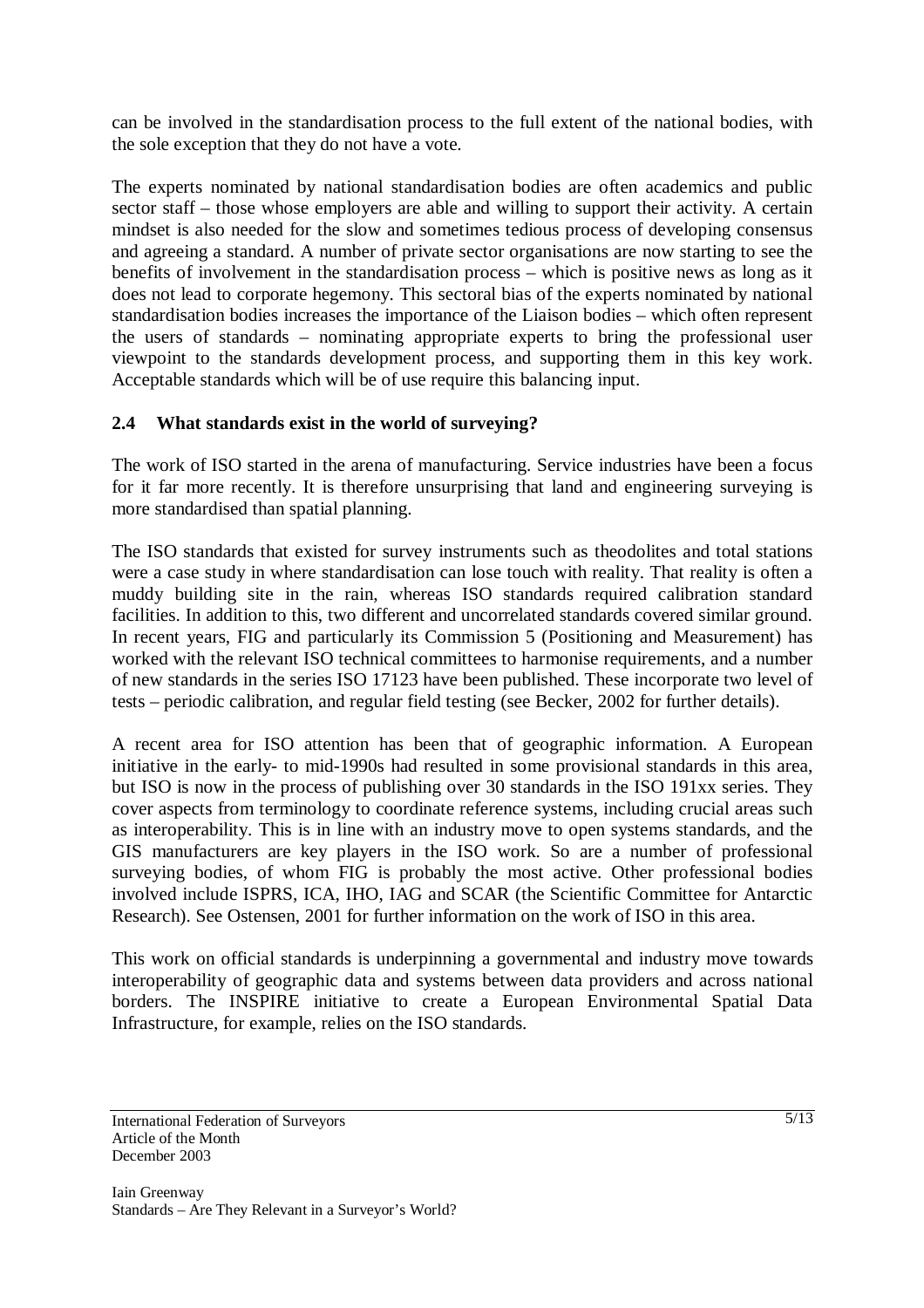The area of valuation standards, and its increasing importance as a key element in stating assets and liabilities and therefore of measuring corporate wellbeing, has already been mentioned.

Taking all of these elements together, therefore, surveyors are increasingly impacted by standards, and a key role of surveyors' professional bodies is to participate in and influence this work. Individual surveyors rightly look to their representative bodies to provide their voice in standards development, and to disseminate relevant information on how developing standards will influence (and enhance) their work.

## **3 FIG'S RESPONSE**

Recognising the increasing importance of standards in the work of surveyors, and the key role of professional bodies (especially at international level) in articulating requirements, FIG increased its focus on standards in the late 1990s. A range of activity has been underway since that date, and further work continues. The following sections of this paper give further information on the activity.

## **3.1 Policy**

FIG promulgated the following policy on standards in 2002. It is reproduced and elaborated in FIG's Guide on Standardisation (FIG, 2002a):

'Overall, FIG's aim in the field of standards is to assist in the process of developing workable and timely official and legal standards covering the activities of surveyors. FIG is also committed in its objectives to developing the skills of surveyors and encouraging the proper use of technology, activities which are becoming increasingly shaped by standards.

FIG will generally seek to ensure that *de facto* standards become official standards as technology matures, or at the very least that all relevant official, legal and *de facto* standards are produced in full knowledge of all other related material.

FIG sees the following roles for professionals in the standardisation process:

- Assisting in the production of workable and timely standards by proposing material which can be transformed into international standards (rather than relying on work developed by others) and by participating in the process of developing standards; and
- Disseminating information and creating explanatory material and guidance notes to ensure that all members of FIG are aware of the most recent standardisation activities, standards and regulations, and their implications for surveyors.

In supporting this policy, FIG will dovetail the work of its Commissions and other bodies with that of official standardisation bodies, to ensure that the greatest possible benefit for practising surveyors and their clients is achieved. This dovetailing will be reflected in Commission, Task Force and Permanent Institution workplans – these will include the creation of necessary information and explanatory material, and any relevant planned output from any of FIG's bodies will be discussed with the relevant standardisation bodies before it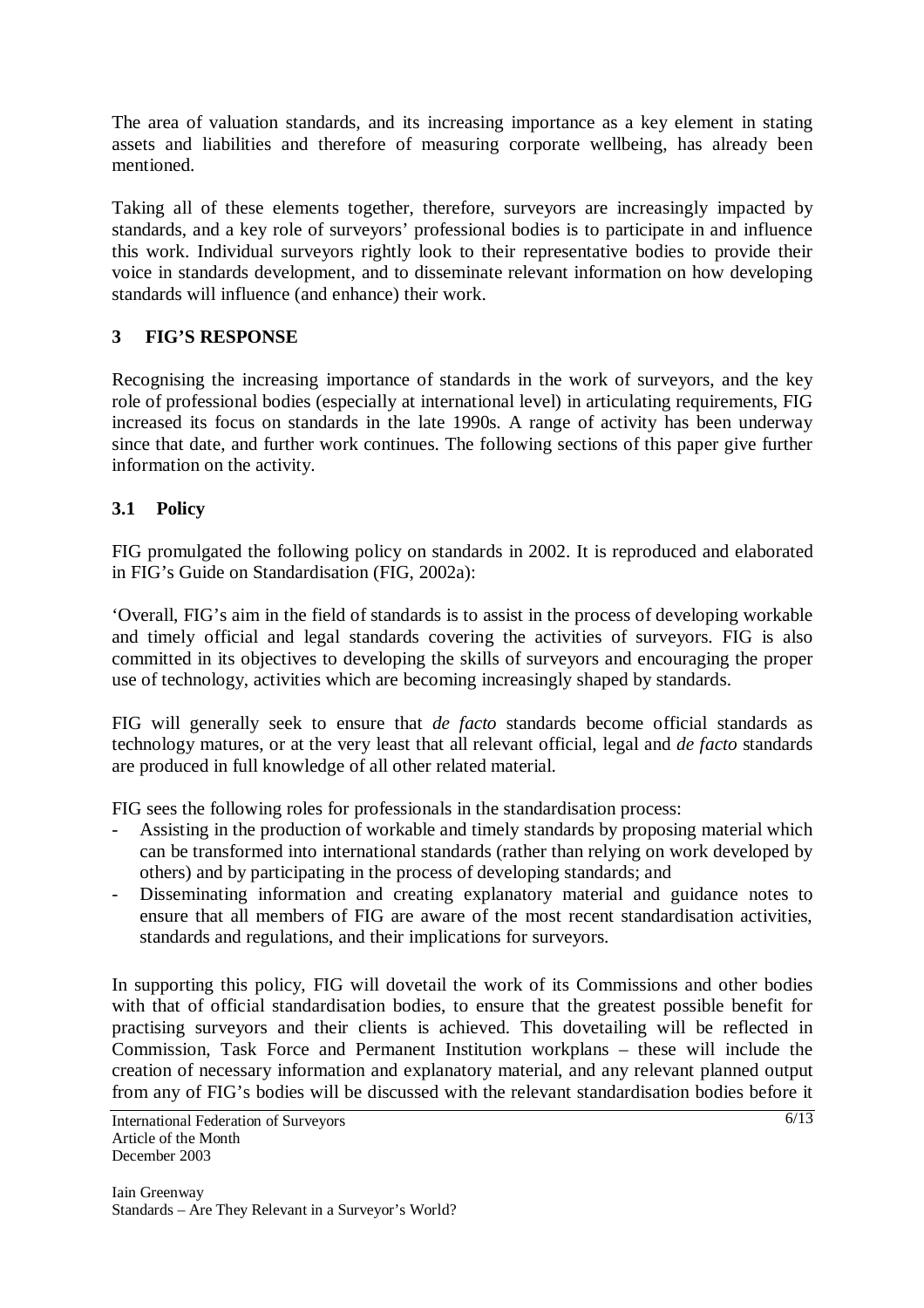is created. FIG will also seek to work closely with other international bodies representing surveyors, to ensure the most effective collective use of resources.'

These twin elements of workability and timeliness are key areas in which FIG believes that it can add value to the standardisation process, bringing the necessary experience and skills to the process.

## **3.2 Work to date**

FIG set up a Task Force on Standards in late 1997 to focus and coordinate its efforts on standardisation. In the period until 2002, key elements of the Task Force's work included:

- The dissemination and analysis of a questionnaire on standards issues, to which over 50 responses were received. These results set the priorities for the Task Force's work, both in geographic terms (focusing on international, rather than regional or national, standards), and in scope (certain aspects of the work of ISO and IVSC);
- Gaining understanding of how ISO works, and recording this in the FIG Guide on Standardisation (FIG, 2002a);
- Active engagement with IVSC, reaching the stage of close relations by 2002;
- The work referred to in Section 5 above on survey instrument standards, building on FIG's Publication No 9 in this area (FIG, 1994);
- Submitting the FIG Statement on the Cadastre (FIG, 1995) to ISO for fast-tracking to become an international standard (in this way taking FIG's expert work and using it to shorten standards development timescales). Because of the national legal aspects of the cadastre, ISO did not take this submission forward, but FIG learned more of the procedures;
- Active involvement in the ISO project on standardisation in the area of qualification and certification of personnel (Section 10 below expands on this);
- Building links with FIG's sister societies in the area of standards, leading to a joint session of papers at the FIG Congress in Washington in 2002; and
- Communicating on standards to FIG's members through channels including the FIG Bulletin and the FIG website.

Further information on all of this work can be found on FIG's website (www.fig.net).

This activity confirmed the importance of standardisation and standards to surveyors, and that a properly coordinated effort by FIG could add substantial value in this area. At the 2002 Congress, therefore, FIG decided to bring the Task Force on Standards to a close (a task force by definition having a limited life) and to set up a Standards Network to continue its work.

## **3.3 The FIG Standards Network**

As mentioned above, the Standards Network was formed in 2002. Its agreed terms of reference are as follows:

- Building and maintaining relations with the secretariats of standardisation bodies;
- Proposing priorities on FIG's standardisation activities, including advising the Council on priorities for spending;
- Setting up necessary Liaison relationships with standardisation bodies;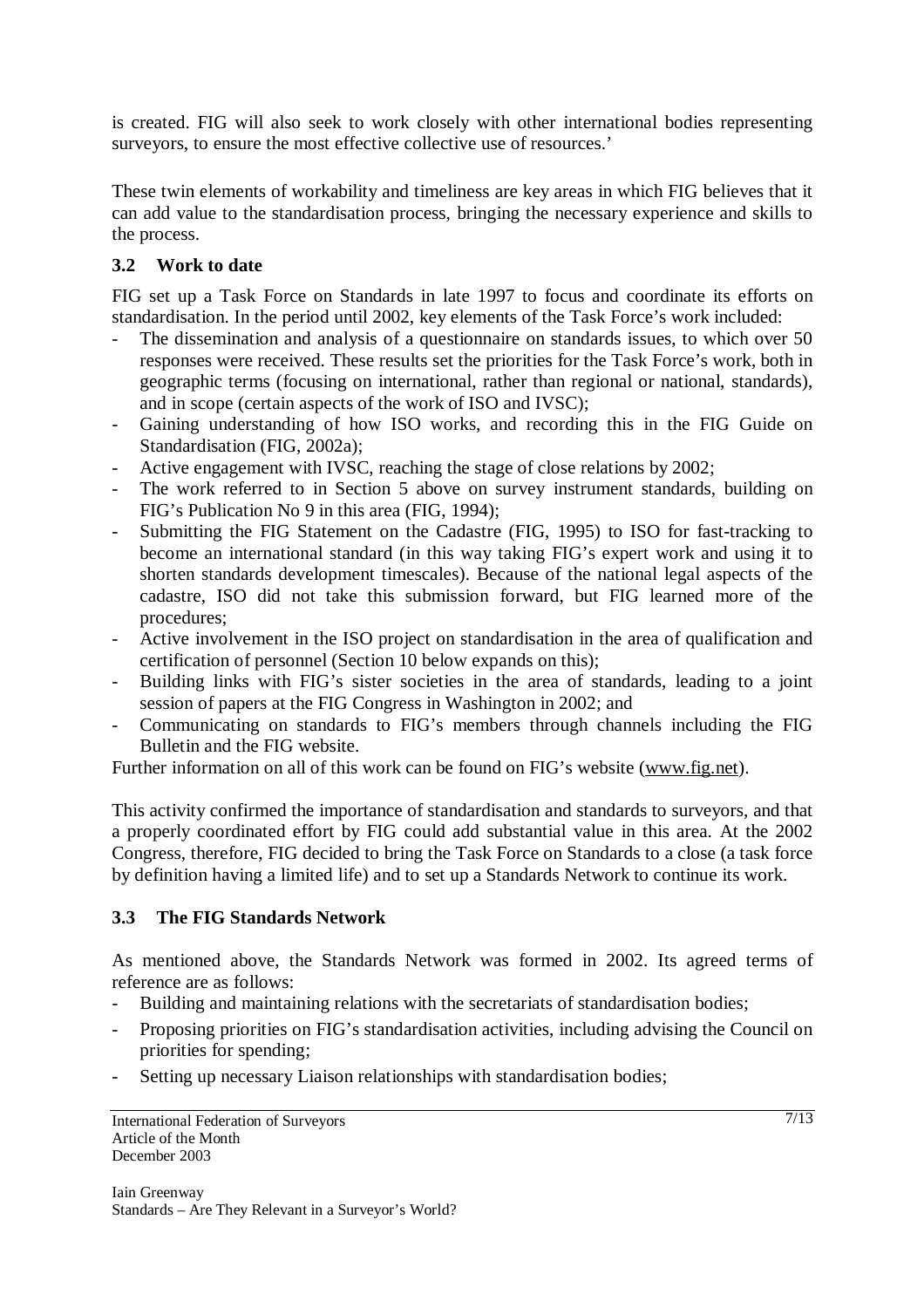- Ensuring that lead contacts to Technical Committees etc are in place;
- Maintaining an information flow on standardisation to FIG members, including through the FIG website and FIG Bulletin, and more directly to relevant Commission Officers;
- Maintaining the FIG Guide on Standardisation, and related material on the FIG website;
- Working with other NGOs, within the framework of the Memoranda of Understanding signed by the Council; and
- Advising FIG's officers and members on standardisation activities as necessary.

A key area in which the Network aims to strengthen the work of the Task Force is in its links with FIG's Commissions. These are the main engine house of FIG's technical work, providing information to professional surveyors and creating the material which can be introduced to the standardisation process. They are also likely to provide the FIG experts to standardisation activities. The Standards Network, officially part of FIG Commission 1 (Professional Standards and Practice), therefore consists of a representative of each of FIG's ten Commissions. In most cases, these are one of the Commission's vice chairs, thus providing a direct link to the leadership team of each Commission.

At its initial meeting, the benefits of bringing together experts from across the field that is surveying were immediately apparent, with a number of linkages being made. This first meeting also developed an outline, prioritised work plan for the Network.

### **3.4 Plans for the immediate future**

The work plan for the Network over the next one to two years includes:

- **Collating and maintaining information on the work of the different Commissions that are relevant to standardisation.** This will allow the Network to review all of the work in FIG that is relevant to standards and to ensure that it is coordinated effectively, with the proper links to Commission workplans.
- **Strengthening links with other NGOs.** A successful meeting and joint session on standards were held at the Washington Congress, which allowed the review of how FIG and our sister organisations can work together and influence to best effect in this area. As a further step, the different organisations have been asked to compile and maintain summaries of how each is involved in standardisation work; this will allow sensible joint working where appropriate.
- **Building further FIG's relationship with IVSC**. Several successful sessions involving FIG and IVSC were held at the FIG 2002 Congress. The International Valuation Standards Committee has developed IVS2002. FIG is currently reviewing its formal relationship with IVSC, recognising the important role FIG (particularly Commission 9 – Valuation and the Management of Real Estate) can play in developing valuation standards.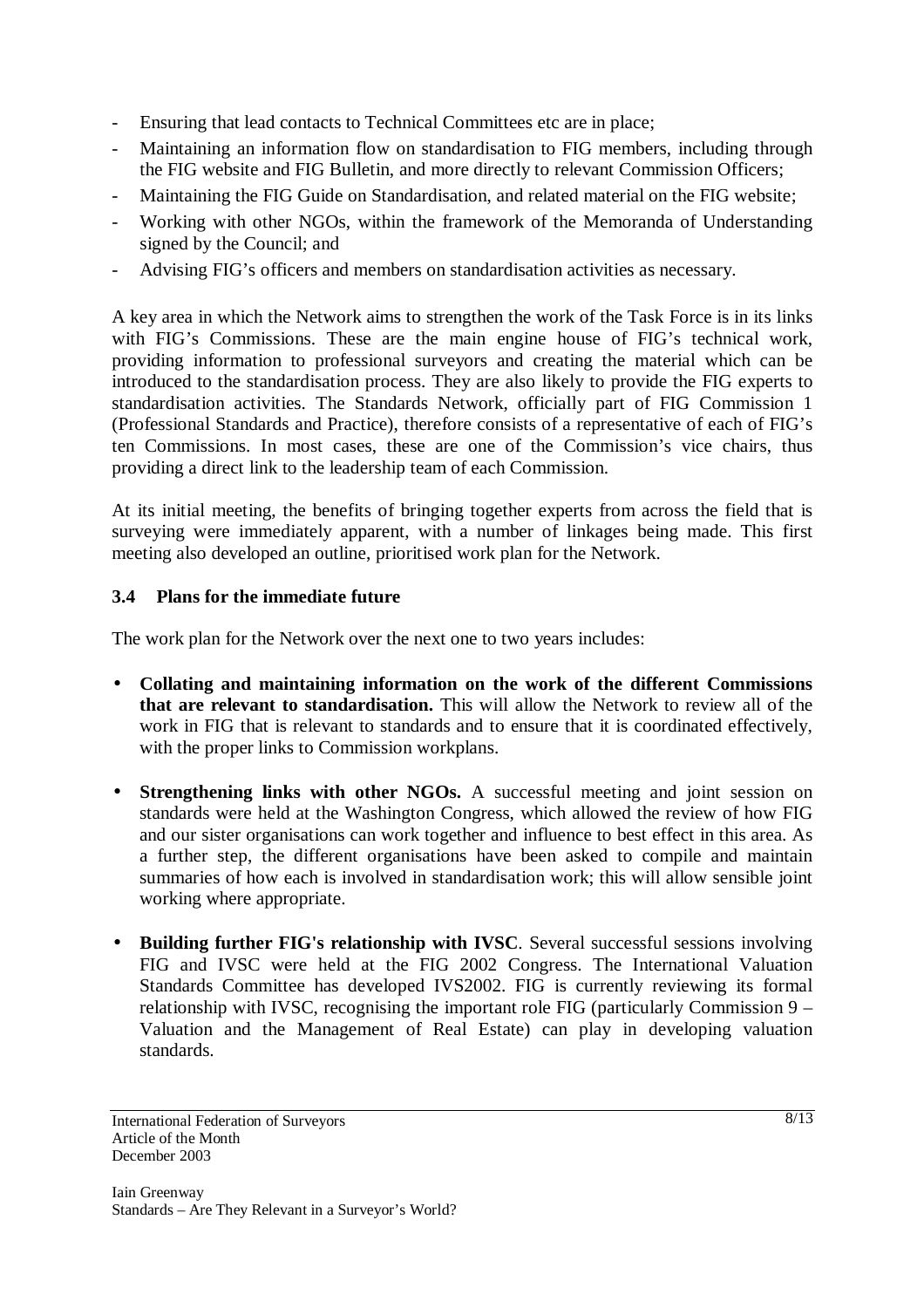- **Inputting to ISO's work on standards for survey instruments.** FIG Commission 5 has been involved in the ISO work of refining standards for survey instruments for some years. The goal is a single, usable set of standards that are appropriate for field surveyors (and not just for calibration laboratories). Some of these standards are now published; Commission 5 will ensure that FIG continues its work in this field.
- **Inputting to ISO's work on Geographic Information Standards.** The work of ISO Technical Committee (TC) 211 will have a profound impact on large numbers of surveyors. At present, many of its first generation of standards are conceptual models. TC211, however, is now moving into the more detailed area, including the development of registries. Location Based Services is a particular focus. Another is geodetic codes and parameters, where FIG has been asked to assist in compiling a library of the definitive transformations required to move between different coordinate reference systems. TC211 also is becoming the place where the geographic information community meets – the liaison members of the Committee include the Open GIS Consortium, the Global Spatial Data Infrastructure (GSDI) and FIG. FIG has played an active role, but has recognised that it can't be involved in everything. Particular aspects we are focusing on at present are:
	- The work item on the **Qualification and Certification of Personnel** (see Section 3.5 below for more information).
	- **Involvement in outreach activity**. TC211 has set up an Outreach Group, tasked with ensuring that the market is aware of its standards and their implications, and that standards developers are fully aware of market views and the needs of the global community of users of geographic information. FIG has long advocated this work, and has two members of the Outreach Group. The Network will coordinate with the Outreach Group to ensure that FIG plays a full part in this important work.
	- Particular work items of relevance to the different Commissions, including Commission 3 (work in Location Based Services, and to underpin Spatial Data Infrastructures) and Commission 5 (coordinate reference system issues).
	- **Involvement in the terminology work.** In particular, the Network continues to work with the FIG Multi Lingual Dictionary (MLD) Team and ISO to review how the MLD can input to the standardisation of terminology. The MLD could be particularly useful, as it is primarily in German whereas TC211's work so far has been in English. This link might also facilitate the keeping up to date of the MLD after the completion of the current revision. At present, mutual hotlinks are in place between the two websites, with other developments being considered.
	- **Considering whether any FIG material can expedite the development of standards**. There is a wealth of material that FIG could offer to the process, again supporting FIG's policy of creating workable, timely standards. This will become more clear through the process of collating Commission activity.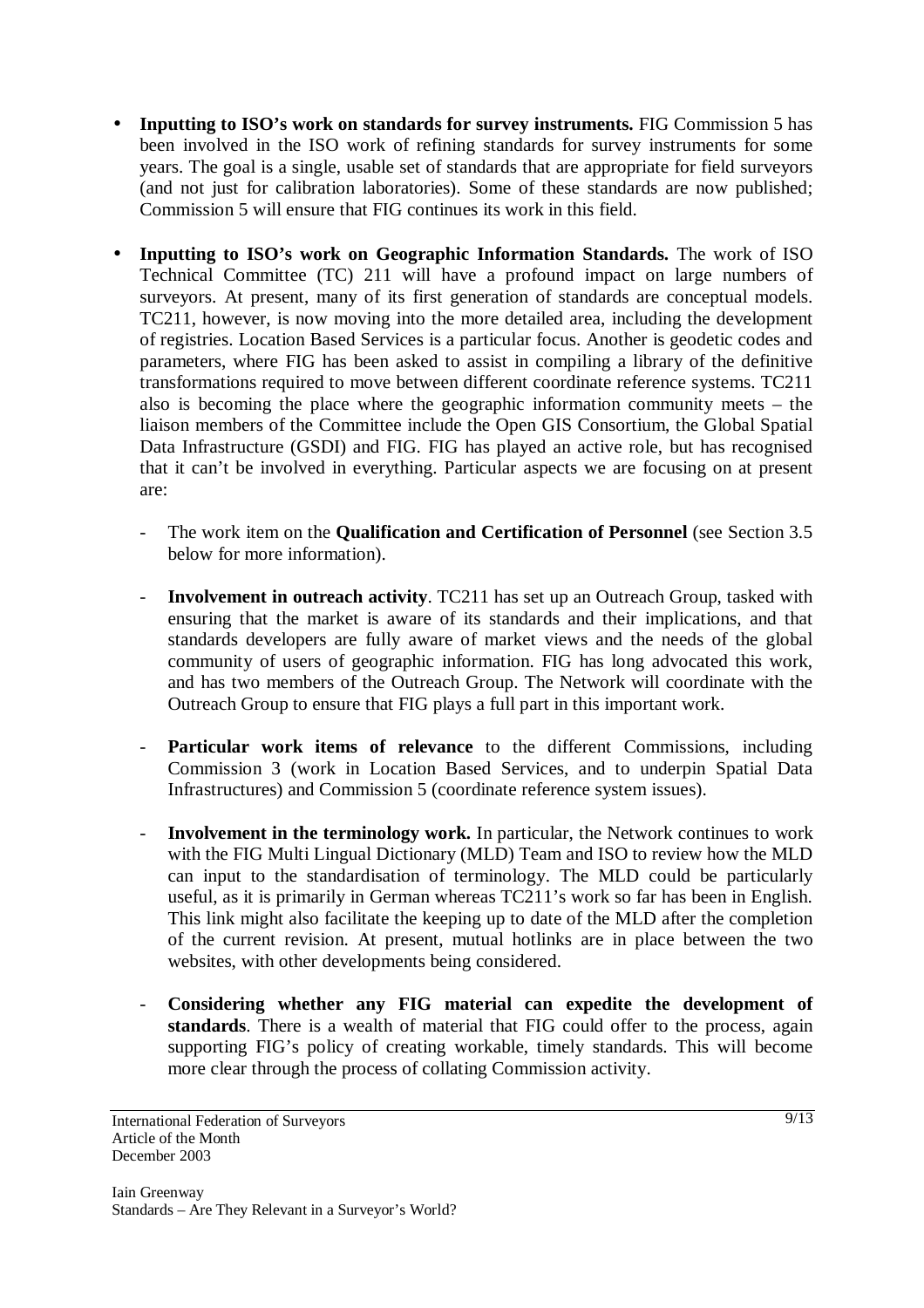- **Promoting the development of best practice and standards** in the areas of construction economics (Commission 10, working with the International Cost Engineering Council) and spatial planning (Commission 8), areas not to date covered to any extent by official standards. Another area of interest to FIG is the further development of international hydrographic standards.
- **Investigating how Member Associations handle standardisation activities**, to see whether further support from FIG is needed in this area. A small number of Member Associations have responded to a request for information, and their responses are currently being reviewed.
- **Maintaining and building links with the ISO Central Secretariat**. FIG has established a good profile with the Secretariat in Geneva. Further substantive contact is being deferred until FIG and its sister societies have reviewed their current activity, as a joint approach is likely to be more beneficial than individual approaches.
- **Maintaining a profile for the Network** through articles, papers etc.

This body of work will build on the successes of the Task Force, whilst building stronger relationships with all of FIG's Commissions.

## **3.5 Why should FIG be involved?**

FIG has limited resources in both human and cash terms. It is therefore necessary for the Federation to focus its efforts on those areas which are central to its members' interests and where it can add particular value. For the reasons given in this paper, the FIG Council and General Assembly have decided that international standardisation is one of these areas, and have supported first the Task Force and now the Network.

Key benefits for surveyors and standardisation from FIG's involvement include:

- Improved two-way linkages between standards developers and practising surveyors, ensuring that developers are more fully aware of the requirements of users and of what already exists; and that practitioners are aware of standardisation work and its consequences for them;
- Improved standards in terms of both workability and timeliness;
- Improved survey practice, with higher levels of conformance and quality, thus responding to customers' growing expectations; and
- Improved bottom line for both surveyors and their customers.

All this is possible in return for a limited amount of resource, and a clear focus within the Federation on this work.

The example of ISO's work on the qualification and certification of personnel (within TC211) illustrates many of these points. This work was first proposed within ISO in 1997 by Canada, which was concerned that Canadian national qualifications were not recognised when professionals attempted to work in other jurisdictions. This is of interest to all surveyors, particularly in a world which is increasingly global. Canada proposed that ISO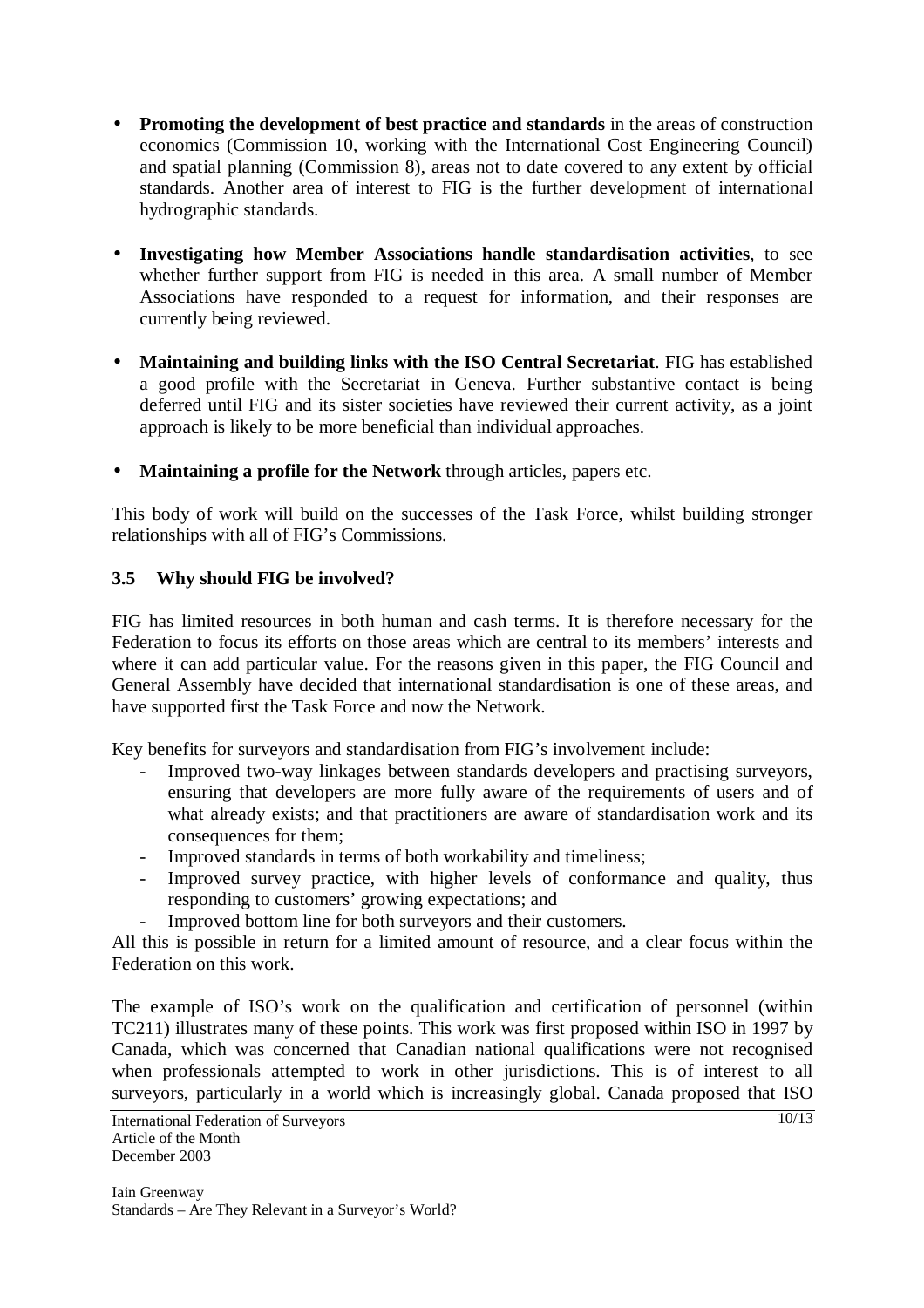develop an official standard covering this area. FIG and other professional bodies felt that this was not the appropriate response, and that the correct route was for professional bodies to be entrusted with this work. In essence, FIG agreed with the need for standards in this area, but was not convinced that a Standard was the appropriate mechanism to achieve the desired end.

Following a meeting at the FIG Congress in Brighton in 1998, the Canadian proposal was modified to the development of ISO informative report on the area, thus taking a step back from the immediate development of an official standard. This was put to the vote within ISO TC211 and passed by 12 votes to 9. At this stage, FIG took the decision to participate in the work, rather than to ignore it, on the basis that influence in ISO is gained by active participation. In parallel, FIG set up a Task Force on Mutual Recognition, under the leadership of Stig Enemark, to review appropriate protocols to ensure transferability of qualifications in a professional environment. This Task Force reported in 2002 (see FIG 2002b).

The ISO work made slow progress between 1999 and 2001, with a small number of active experts (generally including an FIG expert). It took the route of reviewing procedures in a number of countries, complementing the FIG work which had looked at regional level. A draft report was produced and voted on within TC211 in the autumn of 2002, with the vote being heavily in favour, and limited comments requiring consideration or amendment of the draft report. The draft recommends that a broadly-based international professional body should develop a suitable qualification and certification system, building on the systems that already exist in different countries. FIG hosted a Round Table discussion at its 2002 Congress in Washington DC, including all of the main parties, to discuss the draft report and FIG's work on mutual recognition of qualifications.

As a result of the work over the last five years, all sides now appreciate the motivation of the others, and recognise the common goal that we are attempting to reach. Standardisation has shortcomings in a rapidly changing world; and mutual recognition requires professional bodies in both exporting and importing country. A full solution is likely to draw on elements of each. The final version of the report is now under preparation by ISO. In parallel with this, FIG is reviewing its recent progress on mutual recognition, to provide a working model of this approach for consideration as a way forward with the ISO report's recommendation.

Throughout this work, FIG has constructively participated in the ISO work, whilst in parallel continuing its professional activities. The result has been a greater general understanding of the issues involved and the views of all interested parties. A more critical response from FIG would not have developed this flow of communication and understanding, and would therefore have resulted in a sub-optimal solution. It is through participation that FIG can represent the interests of its members and of their customers, both essential roles of a professional body.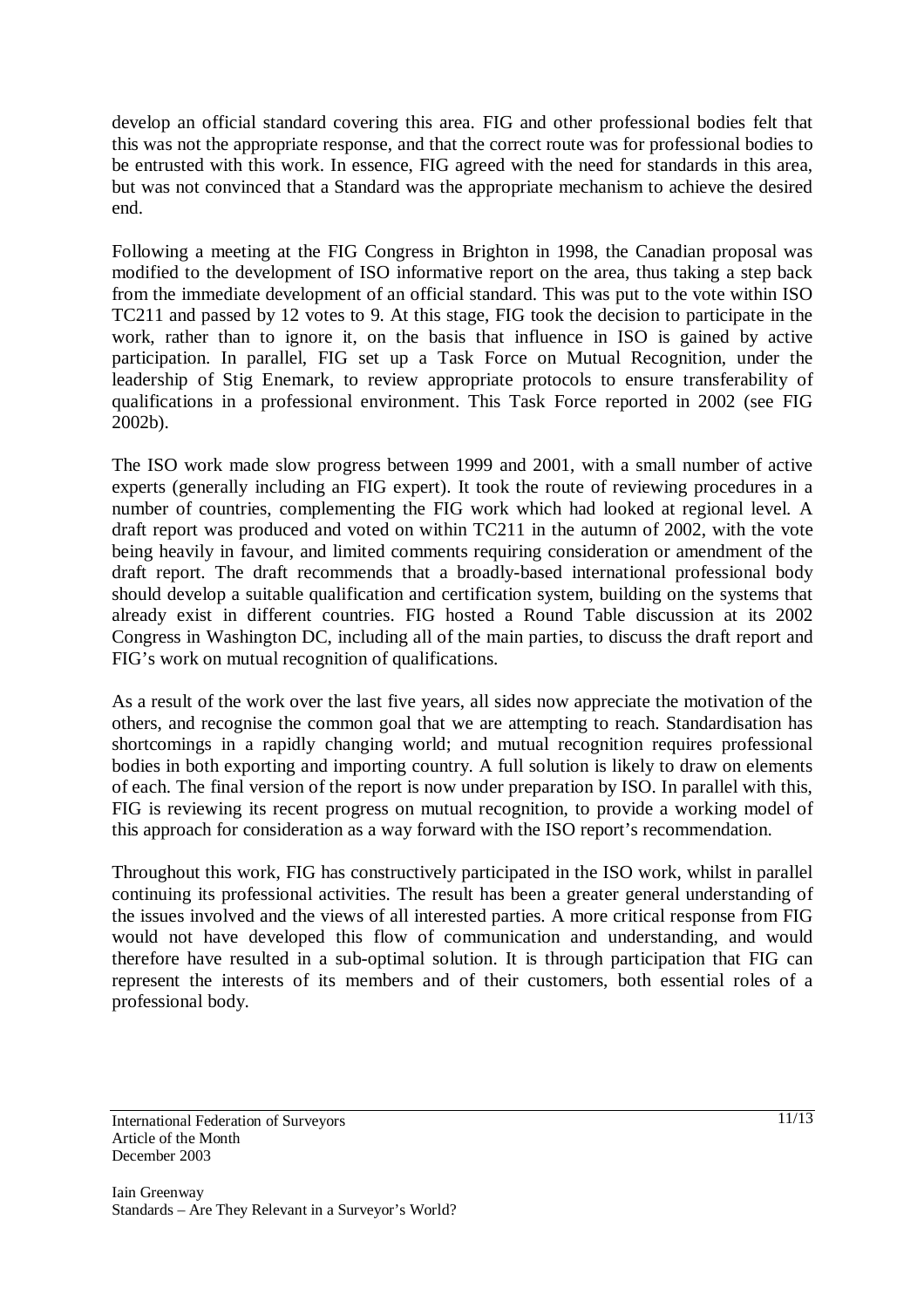#### **4 SUMMARY**

Standards are of great interest to surveyors both as professionals and also as business people. Early and active engagement with the process of standardisation by professional bodies such as FIG should ensure more workable and more timely standards that meet the needs of practitioners, their customers and the wider community. This is a central role for professional associations and one in which FIG has made significant strides over the last five years. There is still a good way to go, however, before all of FIG's members are aware of the standardisation issues which are relevant to them, and are providing appropriate input to the standards development process. The creation of the FIG Standards Network, tying its work closely to that of FIG's Commissions, is a further development in this regard. In the next three years, the Network should facilitate increased mutual understanding between surveyors and standards developers, thus introducing more of the benefits of standardisation to the world of surveying.

#### **REFERENCES**

- Becker, J-M., 2002, Recommendations concerning survey instruments maintenance and quality specification, proceedings of the FIG Congress, Washington DC, 2002. Available from the FIG web site.
- Davies, P.W.F., 1997, Current Issues in Business Ethics, Routledge Publishing (the cited quote is in chapter 7, page 92).
- DIN (German Institute for Standardisation), 1999, Economic benefits of standardisation: summary of results, available at www.din.de/set/aktuelles/benefit.html
- FIG, 1994, Publication No 9: Recommended procedures for routine checks of electro-optical distance meters (EDM), available on the FIG web site
- FIG, 1995, Publication No 11: The FIG statement on the cadastre, available on the FIG web site (www.fig.net)
- FIG, 2002a, Publication No 28, FIG Guide on Standardisation, available on the FIG web site
- FIG, 2002b, Publication No 27, Mutual Recognition of Professional Qualifications, available on the FIG web site
- Ostensen, O., 2001, The expanding agenda of geographic information standards, ISO Bulletin, July 2001
- Ringstedt, N., 2001. The need for International Standards for services has been identified now we need solutions, ISO Bulletin, March 2001
- Further information can be found at the ISO (www.iso.org), WTO (www.wto.org), FIG (www.fig.net), IVSC (www.ivsc.org) and ISO TC211 (www.isotc211.org) web sites.